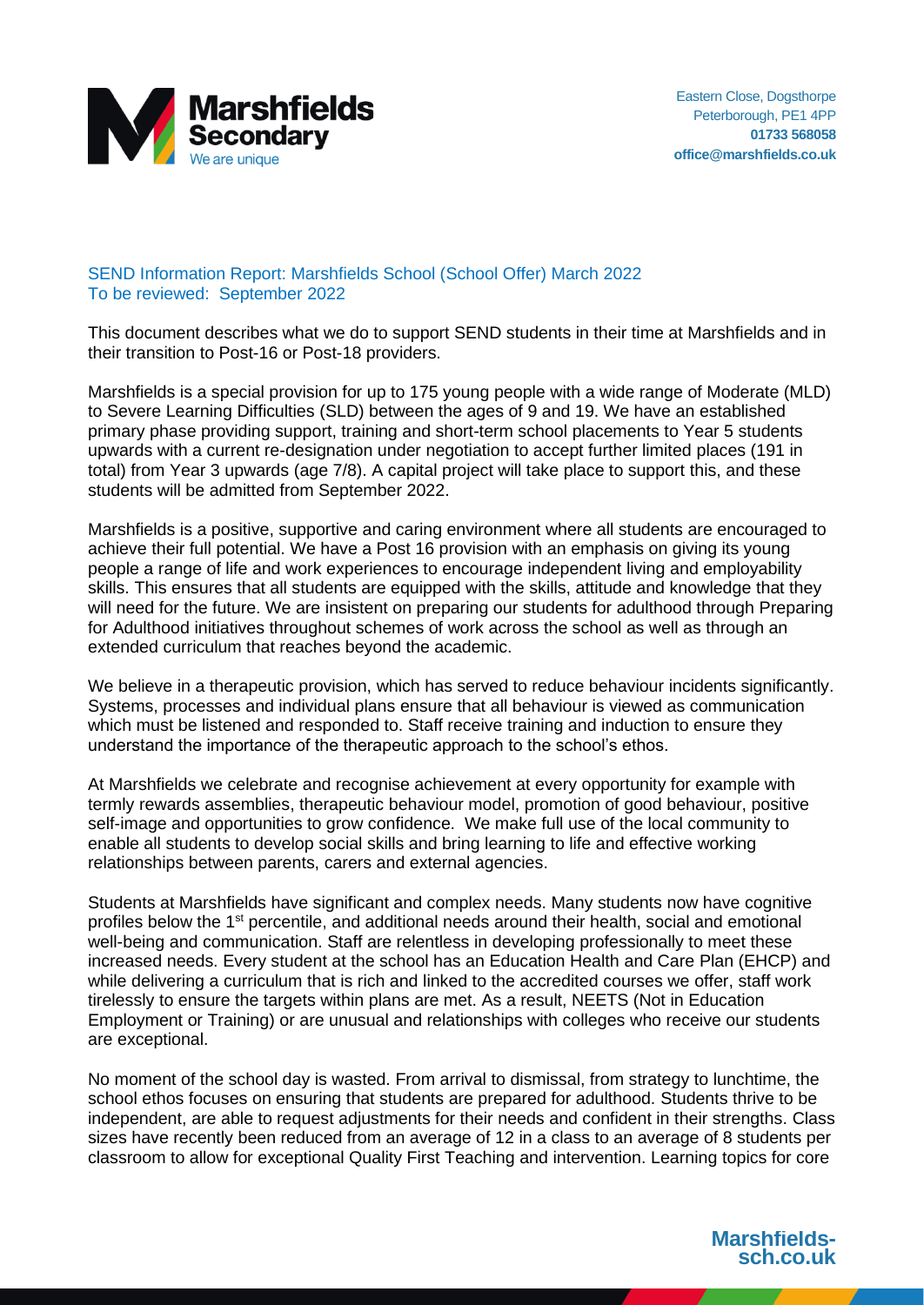

subjects are based on stories or themes to promote engagement and interaction throughout KS2- KS3. In KS4 students are on their appropriate pathways to course that range from Entry Level or Bronze Award through to GCSE and Level 2 courses.

Last year the school achieved its highest ever results with a record number of students securing a Level 1 in both English and Maths. Opportunities for students to achieve GCSE Maths is available to a small proportion of the cohort to complete their final academic year with us as Year 11 students before they go on to a local Further Education College. Other GCSE level subjects on offer include Food and Art.

Marshfields is also a Hub Plus school for the City of Peterborough. We offer advice and leadership support for schools with MLD students on roll. This work includes providing advice on staff structure, developing reporting and meeting the needs of students with MLD in a mainstream context, supporting with SEND quality assurance processes and providing short-term activities to review student progress. This work is an important aspect of our staff recruitment and retention priority and allows close relationships with local primary schools and the Local Authority.

In addition to the above, over the last three years, the school has successfully navigated:

- A capital project including a substantial refurbishment and new three-classroom studio block;
- A staff restructure, which allowed the school to increase the number of teachers, reducing class sizes of 8 from 12;
- Introduced robust quality assurance processes;
- Introduced student voice, including student council and senior students. This has led to a brand new student uniform.

As a small school, staff know everyone of our students individually. Supported by One Page Profiles, an important aspect of reducing staff workload, all staff can access the key information about an individual student with ease. As a result, the school community is strong and staff are used to continually adapting their practice and teaching to meet arising need.

A recent focus has been to extend the curriculum beyond the academic and Marshfields School wishes to strengthen its current program of intervention strategies by offering tailored therapeutic interventions to our current and future cohort of students. Our mission is to equip vulnerable individuals with the resilience and voice they need to be flourishing members of society; to lead healthy and meaningful independent lives and to prepare them for successful adulthood. By recruiting and developing a highly skilled and cohesive team to join our current staff in offering effective therapeutic interventions, this would complement our existing broad and balanced curriculum.

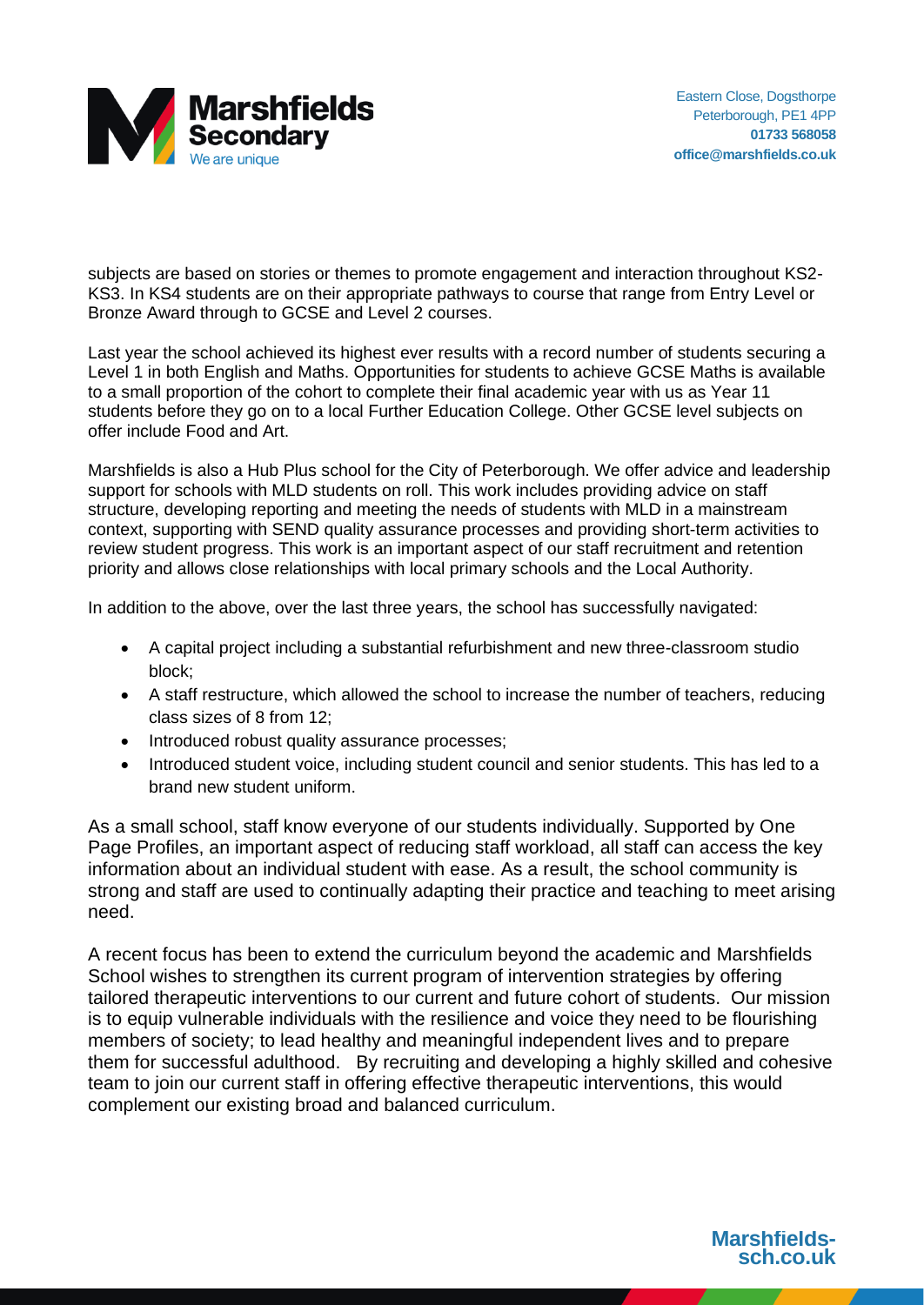

| Learning and                    | <b>Whole School Approaches</b>                                  | <b>Additional targeted</b>                          | <b>Specialist individualised</b>            |
|---------------------------------|-----------------------------------------------------------------|-----------------------------------------------------|---------------------------------------------|
| <b>Curriculum</b>               | What is available to all our                                    | support and provision                               | support and provision                       |
|                                 | students<br>We personalise our students'                        | Supported strategies                                | Visual timetables                           |
|                                 | learning by having high                                         | based on the Needs                                  |                                             |
|                                 | expectations but also with an                                   | identified on their EHC                             | Flexible curriculum based                   |
|                                 | understanding of their need                                     | Plan                                                | upon assessment of need                     |
|                                 | Development of a curriculum                                     | Strategies are reviewed                             | 1:1 Teaching sessions based                 |
|                                 | model which is accessible to                                    | and baseline                                        | upon robust assessment                      |
|                                 | all students and effective in<br>ensuring access to appropriate | assessments are made<br>to measure impact           | outcomes                                    |
|                                 | progression routes                                              | Use of iPads and                                    | Behaviour plans and                         |
|                                 |                                                                 | Laptops to support                                  | individual support                          |
|                                 | <b>Teaching and Learning</b>                                    | learning (use of                                    | programmes                                  |
|                                 | strategies to impact on<br>students learning and                | specialist programmes<br>such as LEXIA for          | Individual support                          |
|                                 | achievement; personalised                                       | Literacy and Dynamo                                 | programmes from external                    |
|                                 | learning to ensure students                                     | Maths for Numeracy)                                 | sources such as VI/HI                       |
|                                 | can be as successful as they                                    |                                                     | service, Speech & Language,                 |
|                                 | can be                                                          | Regular multi-agency<br>meetings to                 | Physio and Occupational<br>Therapy services |
|                                 | Clear differentiated learning                                   | support/review any                                  |                                             |
|                                 | outcomes to provide all                                         | difficulties                                        | Assessments completed by                    |
| An exciting                     | students/students with<br>challenge                             | Whole school                                        | the Educational Psychologist                |
| and varied<br><b>Curriculum</b> |                                                                 | educational/life skills                             |                                             |
|                                 | On-going assessment of                                          | themed days or weeks                                |                                             |
|                                 | student's progress and<br>attainment                            | led by the Middle Leader<br>for that faculty or     |                                             |
|                                 |                                                                 | department:                                         |                                             |
|                                 | Opportunities to enhance and                                    |                                                     |                                             |
|                                 | enrich Spiritual, Moral, Social,<br>Cultural (SMSC) outcomes    | <b>English and Humanities</b><br><b>Mathematics</b> |                                             |
|                                 | throughout the curriculum                                       | Creativity                                          |                                             |
|                                 | regardless of needs type                                        | Life Sciences                                       |                                             |
|                                 |                                                                 |                                                     |                                             |
|                                 | Forest School delivered by<br>experienced practitioner.         | Careers Week led by<br>Post 16 Lead, provision      |                                             |
|                                 |                                                                 | and activities for all                              |                                             |
|                                 | <b>LEXIA Reading Programme is</b>                               | students (KS3-KS5)                                  |                                             |
|                                 | available, with literacy skills<br>being encouraged through the | <b>Therapeutic Behaviour</b>                        |                                             |
|                                 | whole curriculum                                                | policy adopted by all                               |                                             |
|                                 |                                                                 | staff members to                                    |                                             |

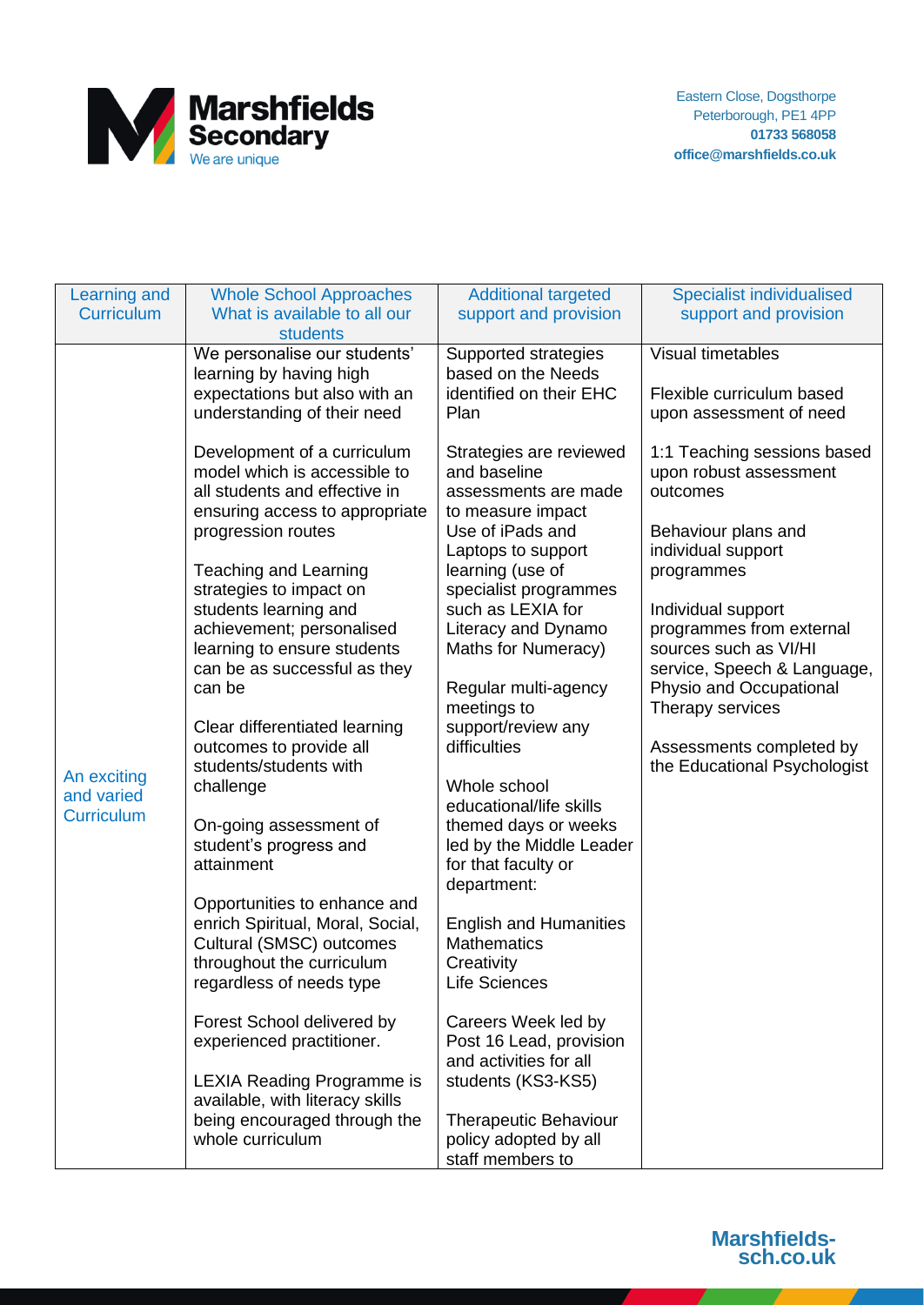

|                                                      | Ongoing analysis of data for<br>whole school, individual<br>students and groups of<br>students across the school<br>Opportunity to take externally<br>moderated qualifications<br>according to level of need   | support students with<br>their levels of<br>engagement and self-<br>motivation                                           |                                                                                                         |
|------------------------------------------------------|----------------------------------------------------------------------------------------------------------------------------------------------------------------------------------------------------------------|--------------------------------------------------------------------------------------------------------------------------|---------------------------------------------------------------------------------------------------------|
|                                                      | Ongoing contact with parents<br>through the effective home /<br>school communication /<br>pastoral support                                                                                                     |                                                                                                                          |                                                                                                         |
|                                                      | Parents receive interim and full<br>reports, showing progress and<br>effort in student's studies.<br>Parents are also invited to a<br>Parent's Evening to discuss<br>student progress with subject<br>teachers |                                                                                                                          |                                                                                                         |
|                                                      | Off-site trips linked to<br>Curriculum topic areas in order<br>to enhance the learning                                                                                                                         |                                                                                                                          |                                                                                                         |
|                                                      | Duke of Edinburgh and<br>National Citizenship Service<br>opportunities as the curriculum<br>allows                                                                                                             |                                                                                                                          |                                                                                                         |
| <b>Support</b>                                       | <b>Whole School Approaches</b><br>What is available to all our<br>students                                                                                                                                     | <b>Additional targeted</b><br>support and provision                                                                      | <b>Specialist individualised</b><br>support and provision                                               |
|                                                      | End of year reports to<br>parents/carers                                                                                                                                                                       | Senior Teaching<br>Assistant / Teaching                                                                                  | Support from Multi-<br><b>Disciplinary Teams</b>                                                        |
| <b>Small classes</b><br>with<br>experienced<br>staff | Annual review of Special<br><b>Educational Need conducted</b><br>by specialist team of staff<br>One Page Profiles to support                                                                                   | Assistants assigned to<br>each year group<br>Pastoral Team meetings<br>for each Year group to<br>review progress as well | Professionals in different<br>specialism offer training to<br>support the delivery of the<br>curriculum |
|                                                      | the student's preferences,<br>individual need and tailored<br>approaches which is                                                                                                                              | as addressing and<br>monitoring student                                                                                  | One to one support if and<br>when appropriate                                                           |



**Contract**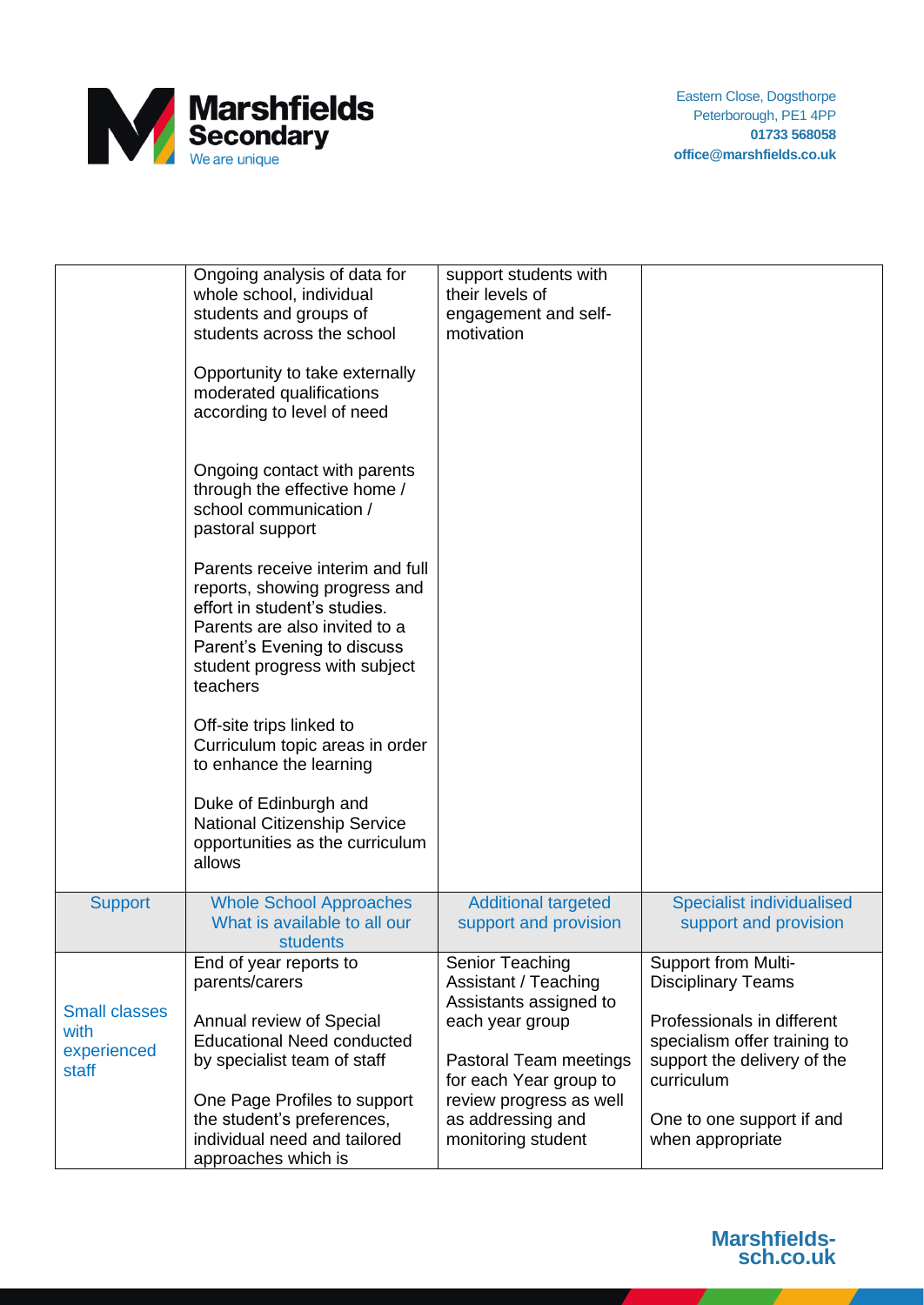

| communicated to each             | engagement and peer        | Regular staff meetings to       |
|----------------------------------|----------------------------|---------------------------------|
| teacher.                         | relationships              | establish a consistent          |
|                                  |                            | approach                        |
| Directed strategy time to        | Twice weekly staff         | <b>Support from Educational</b> |
| support needs identified on      | briefings to share         | Psychologists                   |
|                                  |                            |                                 |
| EHC Plan covering Numeracy,      | relevant student           |                                 |
| Literacy and/or Physical.        | information                | <b>Regular Multi-Agency</b>     |
|                                  |                            | support meetings if needed      |
| Extra support is allocated       | Weekly staff meetings in   |                                 |
| using pupil profiles and their   | departments to update      | Support from prevention         |
| identified needs on their EHC    | staff on                   | social worker if needed         |
| Plan                             | training/policies/teaching |                                 |
|                                  | and learning standards     | Use of the Paston Pack to       |
| Small class groups, 8 in a       |                            | offer support in multi-sensory  |
| class on average                 |                            | needs                           |
|                                  | Intervention support in    |                                 |
|                                  | Maths and English          |                                 |
| One Page Profiles which          | where identified           | Use of off-site provision to    |
| highlight the support that is    |                            | support vocational studies in   |
| needed and any additional        | Behaviour/mentor           | Post 16                         |
| intervention that need to be put | support provided if        |                                 |
| in place.                        | needed in a one-to-one     | Alternative Provision used as   |
|                                  | setting                    | and when appropriate            |
| The Assistant Headteacher        |                            |                                 |
| oversees the monitoring of       | Use of Behaviour Report    |                                 |
| student's EHCPs. All class       | as a monitoring (The       |                                 |
| teachers will monitor and        |                            |                                 |
|                                  | Stages System) or          |                                 |
| review students' targets.        | Achievement Report         |                                 |
|                                  | (positive praise only)     |                                 |
| Assistant Headteacher(s) will    |                            |                                 |
| be responsible for the           | Lunchtime clubs offer      |                                 |
| overview of support individuals  | regular support during     |                                 |
| will need.                       | unstructured times         |                                 |
|                                  |                            |                                 |
| Parents will be invited to       | Small group settings       |                                 |
| review the EHCP yearly. They     | with a nurturing /         |                                 |
| will also have the opportunity   | therapeutic ethos          |                                 |
| to attend a Parents Evening to   |                            |                                 |
|                                  |                            |                                 |
| discuss support with their       | Multisensory               |                                 |
| teacher additionally to the      | approaches to learning     |                                 |
| annual review.                   | for SLD students           |                                 |
|                                  |                            |                                 |
|                                  | Use of Quiet Quad          |                                 |
|                                  | outdoor space for          |                                 |
|                                  | quieter or calmer          |                                 |
|                                  | playground environment     |                                 |
|                                  |                            |                                 |
|                                  |                            |                                 |

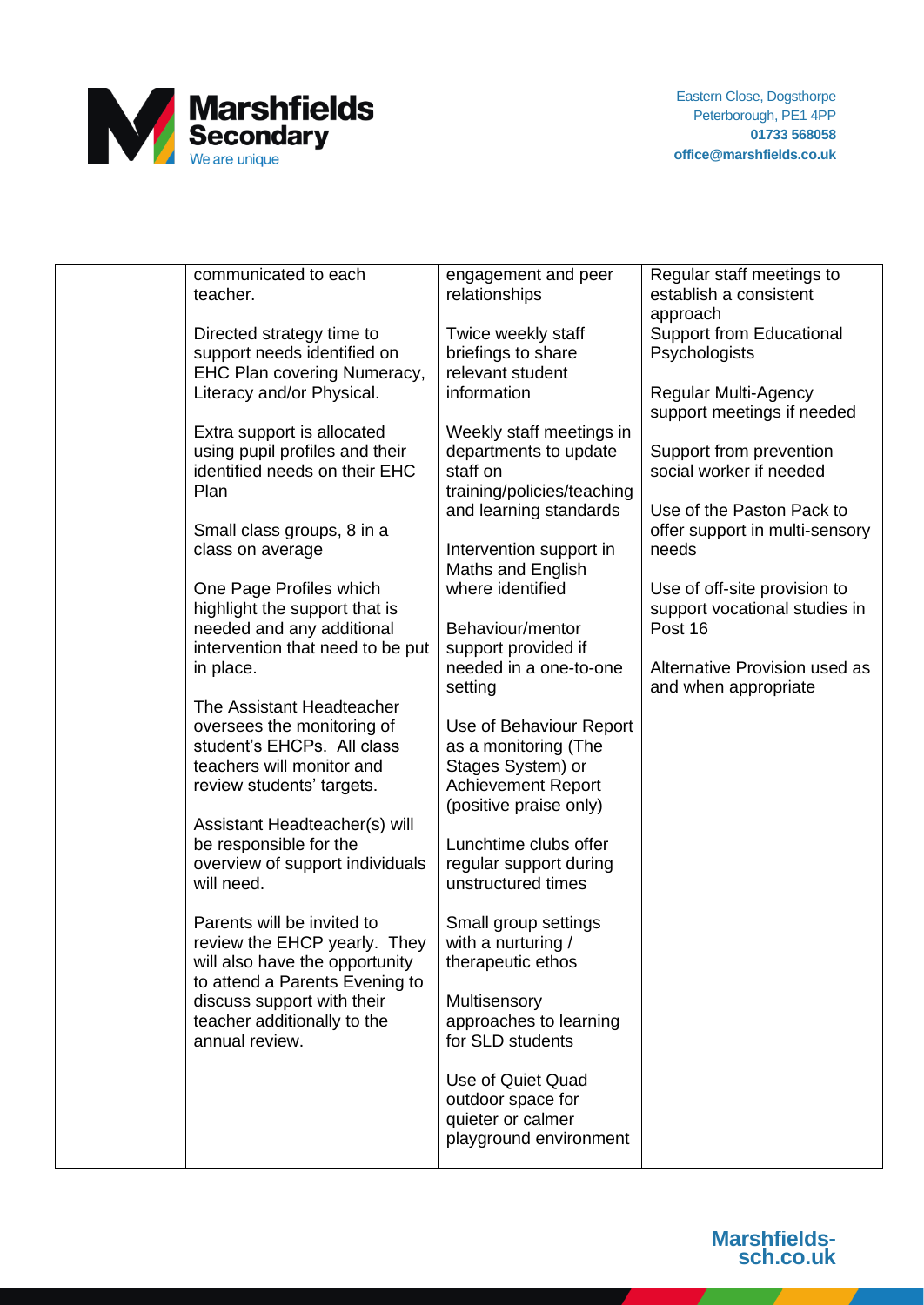

|                               |                                                                                                                                                                                                                                                                                                                                                                                                                                                                                                                                                                                                                                                                                                                                                    | Use of Wild area,<br>Polytunnel and raised<br>beds for directed<br>lessons of Horticulture<br>and Forest Schools                                                                                                                                                                               |                                                                                                                                                                                     |
|-------------------------------|----------------------------------------------------------------------------------------------------------------------------------------------------------------------------------------------------------------------------------------------------------------------------------------------------------------------------------------------------------------------------------------------------------------------------------------------------------------------------------------------------------------------------------------------------------------------------------------------------------------------------------------------------------------------------------------------------------------------------------------------------|------------------------------------------------------------------------------------------------------------------------------------------------------------------------------------------------------------------------------------------------------------------------------------------------|-------------------------------------------------------------------------------------------------------------------------------------------------------------------------------------|
| <b>Teaching</b><br>Approaches | <b>Whole School Approaches</b><br>What is available to all our<br>students                                                                                                                                                                                                                                                                                                                                                                                                                                                                                                                                                                                                                                                                         | <b>Additional targeted</b><br>support and provision                                                                                                                                                                                                                                            | <b>Specialist individualised</b><br>support and provision                                                                                                                           |
| <b>Achievement</b><br>for all | Visual timetables to support<br>students that require support<br>with organisation skills<br>Ongoing assessments of<br>student's progress and<br>attainment<br>Use of Clicker 7 to complete or<br>access tasks<br>Differentiated learning<br>outcomes identified through<br>robust assessment of learning<br>within all curriculum areas<br>Small group teaching for all<br>lessons<br>Structured, clear visual<br>surroundings in every<br>classroom<br>Consistent routines and<br>systems used throughout the<br>school<br>Regular communication<br>through frequent staff<br>meetings discussing<br>curriculum and student<br>updates<br>Broad range of staff subject<br>expertise<br>Accreditation opportunities<br>(GCSE, Entry Levels, BTEC, | Some students may be<br>identified for a more<br>personalised timetable,<br>this may involve one to<br>one support for activities<br>One to one support and<br>teaching time if<br>appropriate<br>Maths Club available to<br>support aspirational<br>learners in KS4-5<br>(GCSE and Level 1/2) | Specialist teachers in HI and<br>VI support teachers in<br>differentiating appropriately<br>for students<br>Use of specific advisors to<br>support the development of<br>the school |

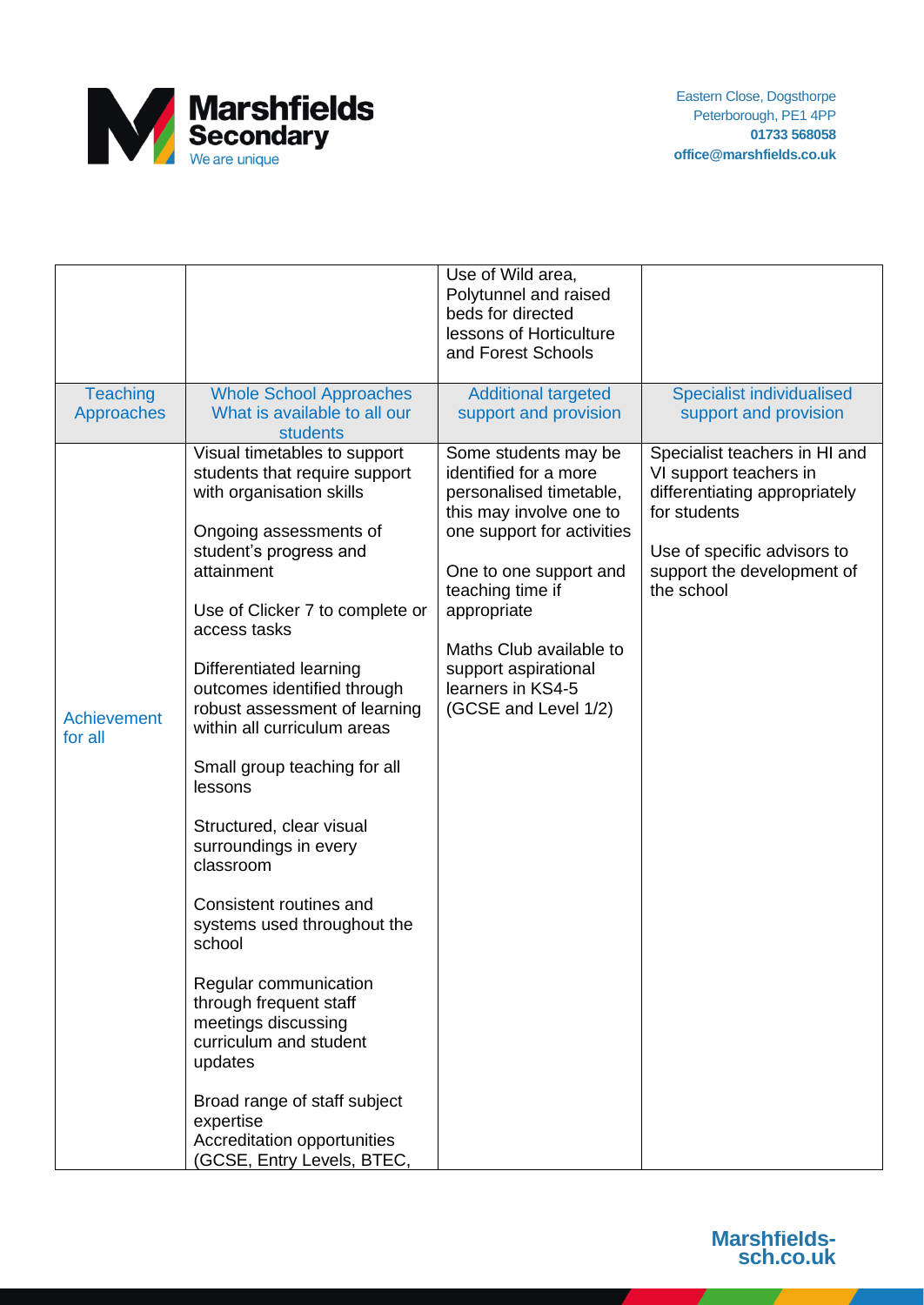

|                      | Level 1 Award etc) for all<br>according to relevance,<br>aspirations and need                                                                                                                                                                                                                                                                                                                                                                                                                                                                                                                                                                                                            |                                                                                                                                                                                                                    |                                                                                                                                                                                                                                                                                                       |
|----------------------|------------------------------------------------------------------------------------------------------------------------------------------------------------------------------------------------------------------------------------------------------------------------------------------------------------------------------------------------------------------------------------------------------------------------------------------------------------------------------------------------------------------------------------------------------------------------------------------------------------------------------------------------------------------------------------------|--------------------------------------------------------------------------------------------------------------------------------------------------------------------------------------------------------------------|-------------------------------------------------------------------------------------------------------------------------------------------------------------------------------------------------------------------------------------------------------------------------------------------------------|
| <b>Physical and</b>  | <b>Whole School Approaches</b>                                                                                                                                                                                                                                                                                                                                                                                                                                                                                                                                                                                                                                                           | <b>Additional targeted</b>                                                                                                                                                                                         | <b>Specialist individualised</b>                                                                                                                                                                                                                                                                      |
| <b>Environmental</b> | What is available to all our<br>students                                                                                                                                                                                                                                                                                                                                                                                                                                                                                                                                                                                                                                                 | support and provision                                                                                                                                                                                              | support and provision                                                                                                                                                                                                                                                                                 |
| <b>Life skills</b>   | The school is all single storey<br>Accessible and specially<br>adapted bathrooms / changing<br>facilities<br>School displays promote<br>positive learning outcomes<br>across the school<br>Appropriately sized tables,<br>chairs and furniture for each<br>class and school hall<br>Wheelchair height adjustable<br>tables in the Food Technology<br>and ICT suites<br>Touchscreen computers to<br>enable greater accessibility<br>Access to well designed and<br>well-resourced classrooms<br>Exciting outdoor experiences<br>including Forest School / wild<br>area, Trim Trail / Outdoor<br>Gym, Sensory Japanese<br>Garden, Quiet Quad, Poly<br>Tunnel<br>On site Horticulture where | Access to specialist<br>rooms (sensory circuits,<br>time-out)<br>iPads and laptops<br>available to students<br>who need them to<br>support learning<br>Small teaching areas for<br>specified students if<br>needed | Specialist equipment to aid<br>any mobility or<br>communication<br>Designated off site provision<br>for students identified with<br>relevant needs<br><b>Identified staff</b><br>trained/updated with moving<br>and handling, first aid and<br>personal care every two<br>years by accredited trainer |
|                      | students complete gardening<br>projects in a small group<br>setting                                                                                                                                                                                                                                                                                                                                                                                                                                                                                                                                                                                                                      |                                                                                                                                                                                                                    |                                                                                                                                                                                                                                                                                                       |
|                      | Access to a wide range of off-<br>site experiences, which include                                                                                                                                                                                                                                                                                                                                                                                                                                                                                                                                                                                                                        |                                                                                                                                                                                                                    |                                                                                                                                                                                                                                                                                                       |
|                      | residential experiences,                                                                                                                                                                                                                                                                                                                                                                                                                                                                                                                                                                                                                                                                 |                                                                                                                                                                                                                    |                                                                                                                                                                                                                                                                                                       |

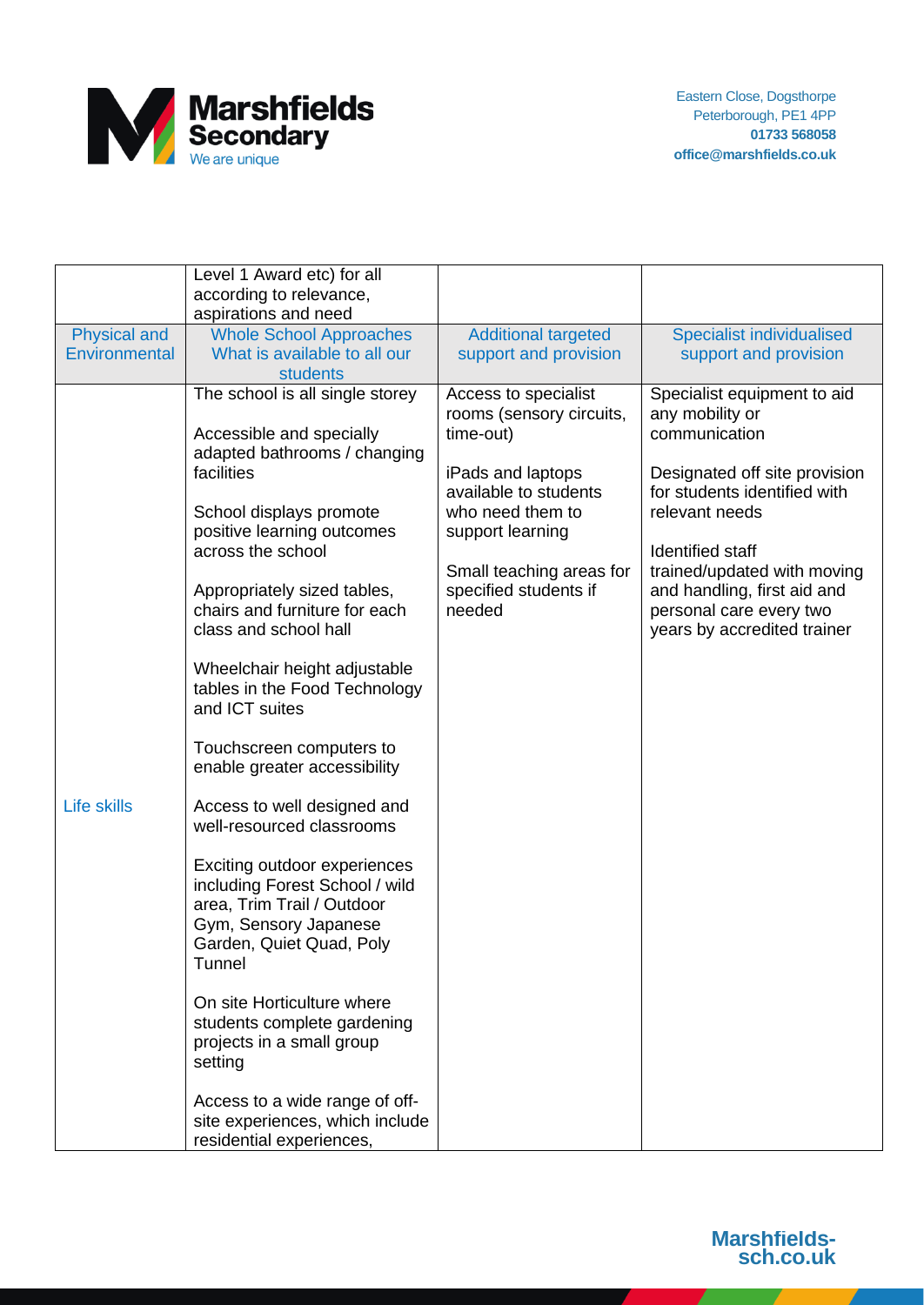

|                 | swimming, animal care, bus          |                            |                                                        |
|-----------------|-------------------------------------|----------------------------|--------------------------------------------------------|
|                 | training, work experience           |                            |                                                        |
|                 |                                     |                            |                                                        |
|                 | Students support the running        |                            |                                                        |
|                 | of the school community café        |                            |                                                        |
|                 | at KS4.                             |                            |                                                        |
| Wellbeing       | <b>Whole School Approaches</b>      | <b>Additional targeted</b> | <b>Specialist individualised</b>                       |
|                 | What is available to all our        | support and provision      | support and provision                                  |
|                 | students                            |                            |                                                        |
|                 | Positive learning environment       | Sensory circuit rooms      | Weekly liaison with School                             |
|                 | with staff who are supportive       |                            | <b>Nurse</b>                                           |
|                 | role models                         | Physiotherapy guidance     |                                                        |
|                 |                                     | and then given daily       | Health Care Plans in place                             |
|                 | Positive behaviour                  |                            | for identified students                                |
|                 | management which includes a         | OT guidance and then       |                                                        |
|                 | wide range of rewards (subject      | incorporated into          | Manual handling                                        |
|                 | specific postcards, Lexia           | classroom practice         | assessments in place for                               |
|                 | certificates and Gemstone           |                            | appropriate students                                   |
|                 | reward for Achievement points       | Small group social skills  |                                                        |
|                 | on SIMS)                            | strategy sessions          | Intimate care plans in place                           |
|                 |                                     |                            | for identified students                                |
| <b>Building</b> | PSHE as a core curriculum           |                            | Liaison with health services,                          |
| confidence      | subject from Year 5 to Year 13      | Weekly counselling         | including physio, OT and                               |
| and Self        | includes the new Health,            | sessions with a qualified  | Speech therapists                                      |
| <b>Esteem</b>   | <b>Relationships and Sex</b>        | counsellor                 |                                                        |
|                 | Education statutory changes         | Mentor/Behaviour           | Regular joint meetings with                            |
|                 | as a comprehensive                  | support given by the       | multi-agencies parents and                             |
|                 | curriculum                          | Schools Inclusion          | school                                                 |
|                 |                                     | <b>Support Team</b>        |                                                        |
|                 | <b>School Council obtains views</b> |                            | <b>Family Partnership Workers</b>                      |
|                 | of learners across the school       | Consistent routines and    | in place to support transition                         |
|                 |                                     | behaviour expectations     | and families                                           |
|                 | and is actively involved in         |                            |                                                        |
|                 | appointing new members of<br>staff  | Independent life skills    |                                                        |
|                 |                                     | using the on-site          | Vocational curriculum (Key                             |
|                 | Post 16 Ambassadors/Prefects        | <b>Bungalow</b>            | Stage 5) promotes social<br>interaction within another |
|                 |                                     |                            |                                                        |
|                 | have opportunities to support       |                            | educational setting                                    |
|                 | the learning of others, mentor      |                            |                                                        |
|                 | and look after the environment      |                            | <b>Risk Assessments and</b>                            |
|                 | as part of work experience          |                            | Management Plans for                                   |
|                 | opportunities                       |                            | certain students that are high                         |
|                 |                                     |                            | risk                                                   |
|                 | Fully trained Wellbeing and         |                            |                                                        |
|                 | Mental Health staff identifiable    |                            |                                                        |
|                 | to students by their 'cloud'        |                            |                                                        |
|                 | badges                              |                            |                                                        |

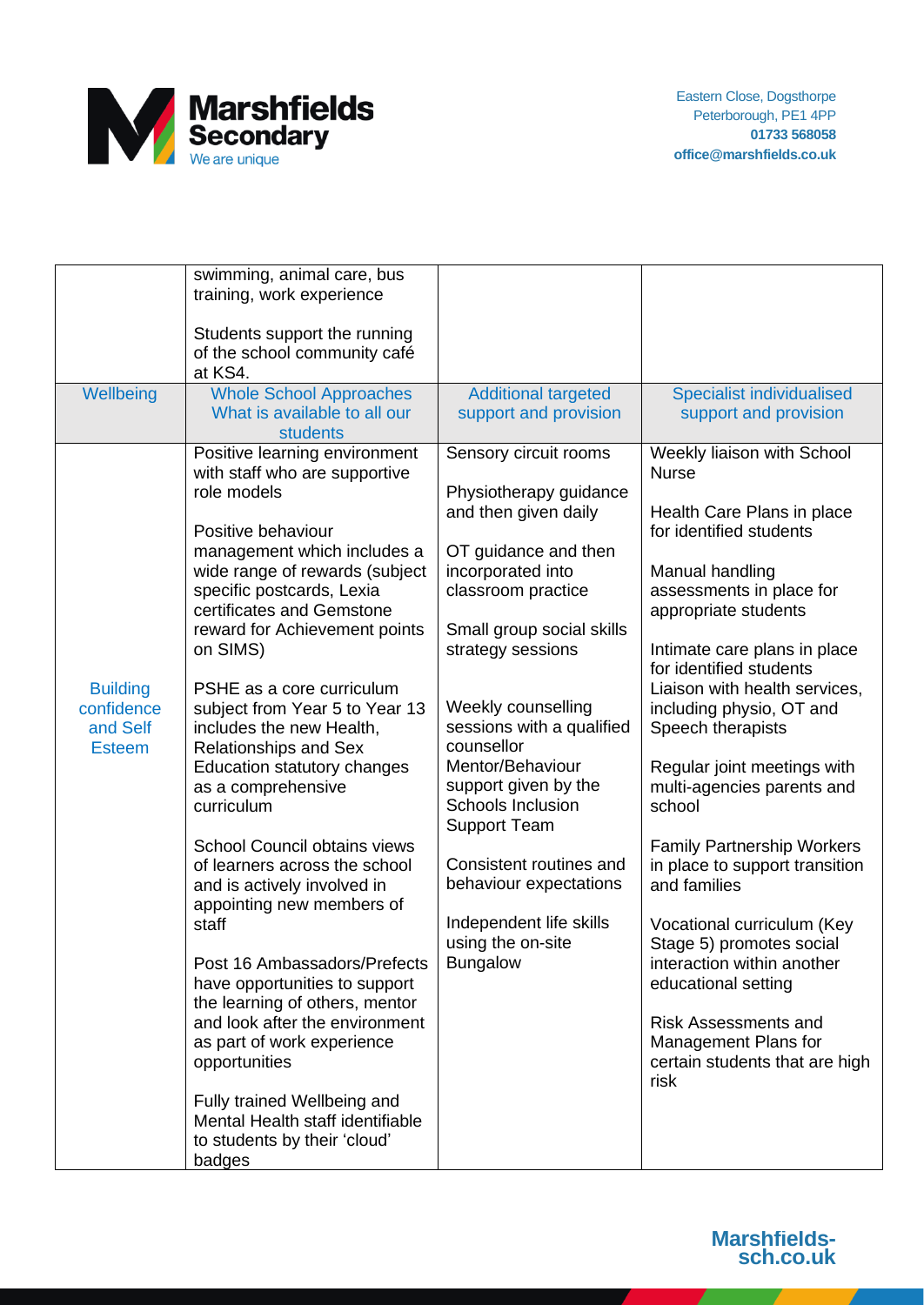

Eastern Close, Dogsthorpe Peterborough, PE1 4PP **01733 568058 office@marshfields.co.uk**

| <b>Fully trained Safeguarding</b><br>Team with DSL identifiable to<br>students with the 'Bee Safe'<br>emblem and badges                                                                                            |  |
|--------------------------------------------------------------------------------------------------------------------------------------------------------------------------------------------------------------------|--|
| Safe Questions box to<br>communicate concerns or<br>queries during PSHE lessons<br>to form tutor anonymously                                                                                                       |  |
| Orange Anti-Bullying Forms for<br>students and staff to complete<br>together to record a witness or<br>victim of bullying statement for<br>members of staff to action.                                             |  |
| A body of staff trained in first<br>aid. Lead first aider who<br>oversees daily provision                                                                                                                          |  |
| <b>Marshfields Expectations</b><br>Statement displayed<br>throughout the school and is<br>the common theme used in<br>assemblies and themed days                                                                   |  |
| All students are aware and are<br>expected to adhere to the<br>Schools code of conduct:<br>These posters are displayed in<br>rooms and works in line with<br>the simple three word ethos<br>TRUTH, RESPECT, FOCUS. |  |
| Daily praise and celebration of<br>achievement during dismissal<br>In the form of 'Shout Outs' by<br>the Senior Leadership Team.                                                                                   |  |
| Celebration of Charity days<br>and involvement in fund raising<br>for Comic Relief, Children in<br>Need etc                                                                                                        |  |
|                                                                                                                                                                                                                    |  |

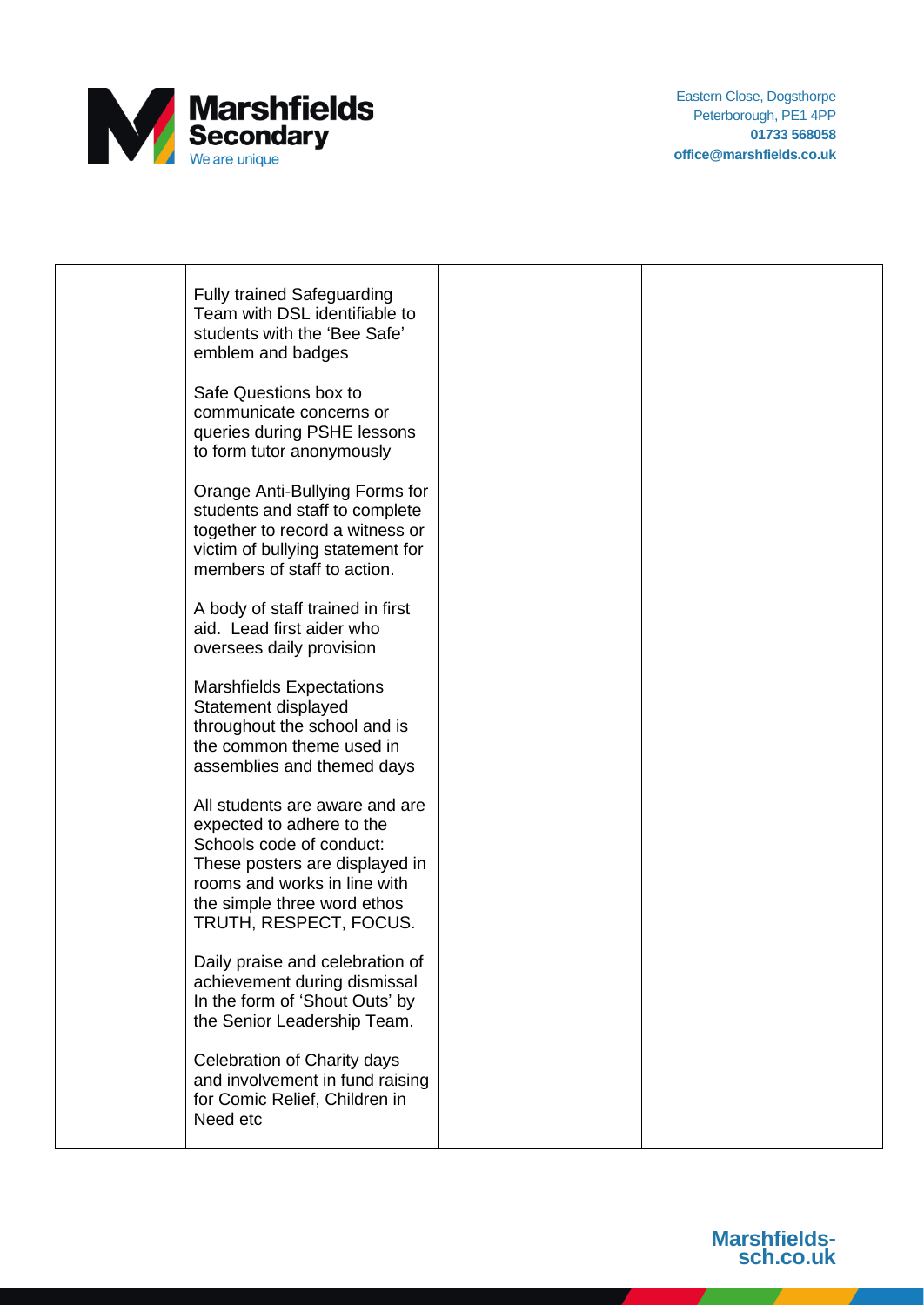

| roles<br>year                    | Student council and prefect<br>All students complete a<br>questionnaire at the end of the<br>academic year to seek their<br>views on their school<br>experience for the previous                                                                                                                                                                                                          |                                                                                                                                                                                                                                                                                                                                                                                                                                                                                                                                                                                  |                                                                                                                                                                                                                                                                            |
|----------------------------------|-------------------------------------------------------------------------------------------------------------------------------------------------------------------------------------------------------------------------------------------------------------------------------------------------------------------------------------------------------------------------------------------|----------------------------------------------------------------------------------------------------------------------------------------------------------------------------------------------------------------------------------------------------------------------------------------------------------------------------------------------------------------------------------------------------------------------------------------------------------------------------------------------------------------------------------------------------------------------------------|----------------------------------------------------------------------------------------------------------------------------------------------------------------------------------------------------------------------------------------------------------------------------|
| Engagement<br>with families      | <b>Whole School Approaches</b><br>What is available to all our<br><b>students</b>                                                                                                                                                                                                                                                                                                         | <b>Additional targeted</b><br>support and provision                                                                                                                                                                                                                                                                                                                                                                                                                                                                                                                              | <b>Specialist individualised</b><br>support and provision                                                                                                                                                                                                                  |
| <b>Working in</b><br>Partnership | <b>Reading Records</b><br><b>Planners</b><br><b>Yearly Annual Review</b><br><b>Parents Evenings</b><br>Year 7 Settling-in evening<br><b>Weekly Community Café</b><br>'Open door' policy - specific<br>appointments on request<br>Termly school newsletter<br><b>Christmas and Easter Services</b><br>in the Local Churches<br>School website<br>Subject related trips for<br>themed weeks | Early<br>support/Completion of a<br><b>CAF</b><br>Marshfields Inclusion<br><b>Support Team</b><br>Behaviour Support in<br>the home from our<br><b>Family Partnership</b><br>Worker<br>Workshops led by our<br><b>Family Partnership</b><br>Worker on issues e.g.<br><b>Internet Safety</b><br>Workshops are on offer<br>during parents evening<br>led by our lead teachers<br>or Student Support<br>Team. These are to<br>support teaching your<br>child literacy and<br>numeracy in the home.<br>Information is forwarded<br>to parents on workshops<br>that maybe of interest. | CIC/LAC and PEP Reviews<br><b>Child in Need Reviews</b><br><b>Team Around the Child</b><br><b>Reviews</b><br>Multi Agency Reports<br><b>Intermit Care Plans</b><br>completed with<br>parents/carers<br>Learning Disability Team<br>Support<br><b>School Nurse liaising</b> |

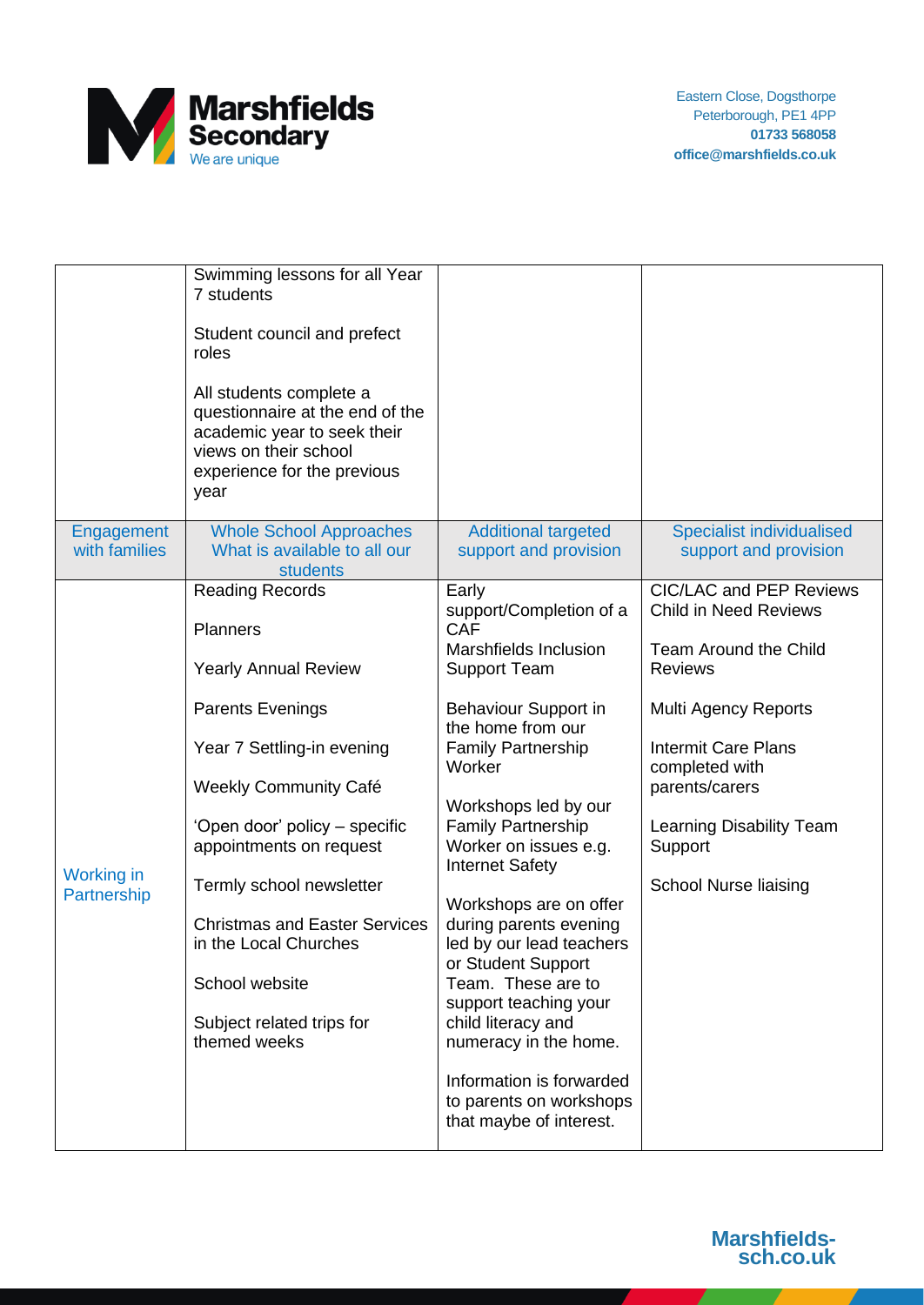

## **Frequently Asked Questions**

| <b>Question</b>                                                                         |                                                                                                                                                                                                                                                                                                                                                                                                                                                                                                                                                                                                                                                                                                                                                                                                                                                                                                                                        |
|-----------------------------------------------------------------------------------------|----------------------------------------------------------------------------------------------------------------------------------------------------------------------------------------------------------------------------------------------------------------------------------------------------------------------------------------------------------------------------------------------------------------------------------------------------------------------------------------------------------------------------------------------------------------------------------------------------------------------------------------------------------------------------------------------------------------------------------------------------------------------------------------------------------------------------------------------------------------------------------------------------------------------------------------|
| 1. When are<br>children and<br>young people<br>able to access<br>Marshfields<br>School? | Usually young people will transfer to Marshfields at either Year 5 / 6, Year 7 or<br>Year 12 from another educational setting. Occasionally students transfer in<br>other year groups as the need arises. The Local Authority commissions a<br>placement at Marshfields mid-year if a placement at another educational setting<br>is not able to meet the young person's needs. From September 2022 students<br>will be eligible to transfer into Marshfields in Year 3 / 4 (on agreement from the<br>Local Authority).                                                                                                                                                                                                                                                                                                                                                                                                                |
| 2. How does<br>Marshfields<br>know what<br>additional help<br>my child will<br>need?    | All young people placed at Marshfields have an Educational Health and Care<br>Plan (EHCP), and this describes their own area of need fully and also informs<br>their own Individual Education Plan.<br>This is reviewed formally once a year during the Annual Review meeting, where<br>progress is discussed and any additional needs or changes to the statement are<br>then made. All classes have an appropriate staffing ratio, and each teacher is<br>able to quickly identify any requirements for additional support and will also liaise<br>closely with the Additional Needs Coordinator to ensure their needs are met.<br>The class teacher for each group is the first point of contact for parents or carers<br>who have any concerns about their child developing any additional need during<br>the year who may require additional support.<br>A home visit or a meeting in school can also be arranged with our Family |
|                                                                                         | Partnership Worker(s) to discuss any concerns.                                                                                                                                                                                                                                                                                                                                                                                                                                                                                                                                                                                                                                                                                                                                                                                                                                                                                         |
| 3. How will<br>Marshfields staff<br>support my<br>child?                                | Our school has specialist provision for children/young people with a range of<br>provisions that go across the full breath of the SEN Code of Practice. We<br>support children with a fully differentiated curriculum and offer a range of<br>strategies and interventions that support their needs identified on their EHC<br>Plan.                                                                                                                                                                                                                                                                                                                                                                                                                                                                                                                                                                                                   |
|                                                                                         | Each teaching group has, on average, one teacher and one teaching assistant.<br>This will sometimes vary depending on student need within the group. The class<br>sizes can vary, but on average there are around 8 -10 young people in Years 7-<br>11 and 10 -12 in Post 16. Students are taught in classes in Year 7 with<br>consistent staff and support which aids transition.                                                                                                                                                                                                                                                                                                                                                                                                                                                                                                                                                     |
|                                                                                         | The class teacher plans for all students in the class, and is responsible for the<br>overall assessment of their attainment and progress. Middle Leaders oversee<br>the work of teachers in all curriculum areas.                                                                                                                                                                                                                                                                                                                                                                                                                                                                                                                                                                                                                                                                                                                      |
|                                                                                         | All of our students in Key Stage 4 access work experience to some level, this<br>can be in an independent placement or small group School led Work Experience                                                                                                                                                                                                                                                                                                                                                                                                                                                                                                                                                                                                                                                                                                                                                                          |

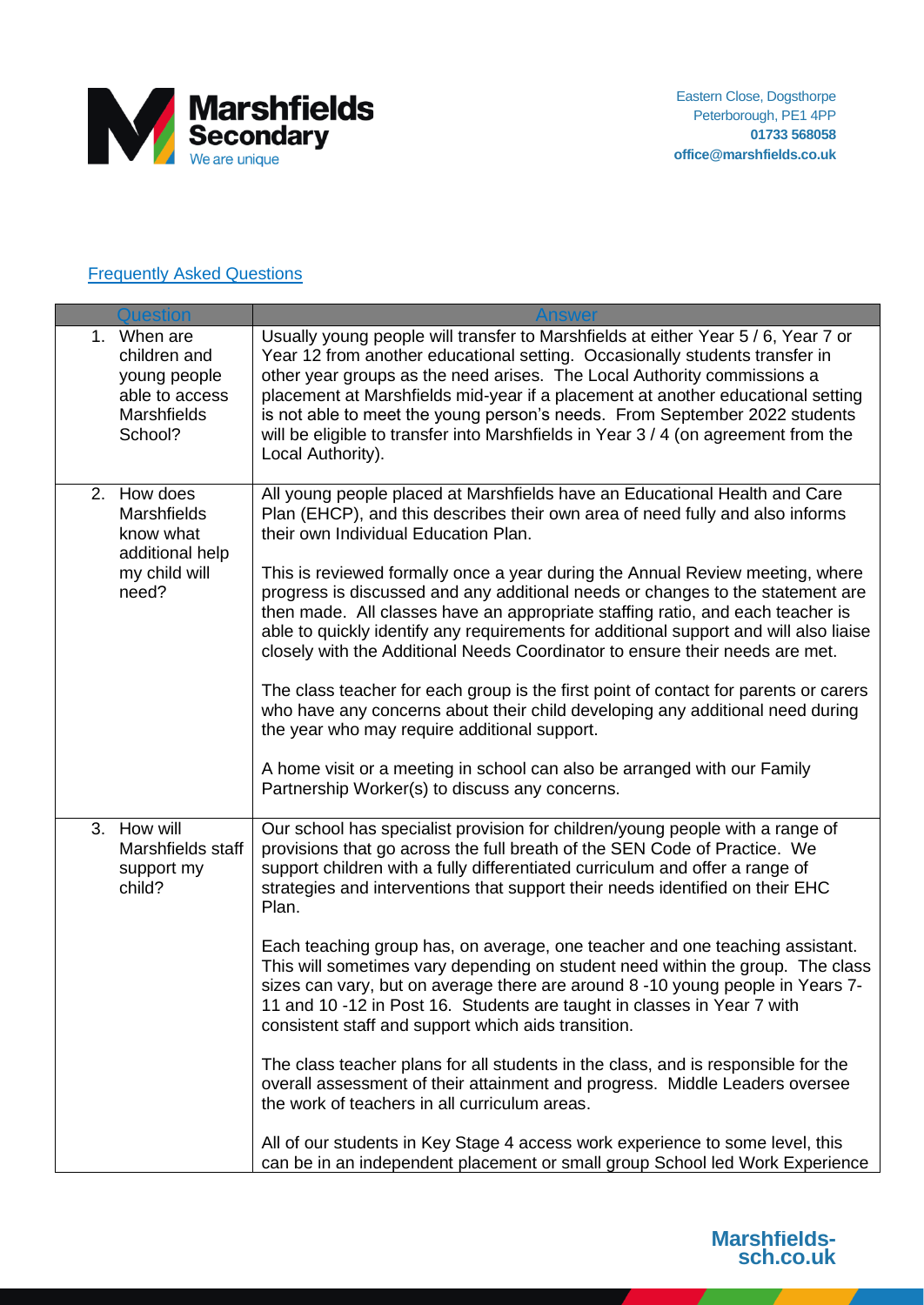

|                                                                                                                     | projects. In Personal, Social and Health Education they look at college<br>opportunities to prepare for transition to Post 16.<br>The School Governors meet regularly to look at progress and attainment of all<br>students in the school. All members of the Senior Leadership Team feed-back<br>on areas of responsibility with an expectation of showing progress and<br>development within the school.                                                                                                                                                                                                                                                                                                                                                                                                                                                                                                                             |
|---------------------------------------------------------------------------------------------------------------------|----------------------------------------------------------------------------------------------------------------------------------------------------------------------------------------------------------------------------------------------------------------------------------------------------------------------------------------------------------------------------------------------------------------------------------------------------------------------------------------------------------------------------------------------------------------------------------------------------------------------------------------------------------------------------------------------------------------------------------------------------------------------------------------------------------------------------------------------------------------------------------------------------------------------------------------|
| 4. How will the<br>curriculum be<br>matched to my<br>child's needs?                                                 | Our Curriculum aims to prepare our young people for the opportunities,<br>responsibilities and experiences of adult life through spiritual, social, moral,<br>cultural, emotional, academic and physical development. Learning is an<br>enjoyable, lifelong process and should inspire, challenge and support students,<br>assisting them to display their individual needs and talents. A broad and<br>balanced range of learning experiences encourages all students to achieve their<br>full potential and exceed expectations. Our curriculum endeavours to provide a<br>relevant experience which addresses the diverse and complex needs of all<br>students as far as possible. It offers equal opportunities to every child<br>regardless of background, gender, beliefs, sexuality, disability, and ethnicity.                                                                                                                 |
|                                                                                                                     | Skills developed include literacy, numeracy, ICT and oratory skills. Emotional<br>literacy, cooperative skills and mutual respect for the needs and rights of others,<br>self-discipline, intellectual challenge, high expectations and independent<br>enquiry.<br>Marshfields strive to offer as wide a range of experiences to our students as<br>possible. These opportunities give our students the chance to develop their own<br>skills as well as improving their self-confidence, self-esteem, social skills and the<br>relevant skills to support successful adult life and employment.                                                                                                                                                                                                                                                                                                                                       |
| How will I know<br>5.<br>how my child is<br>doing and how<br>will you help me<br>to support my<br>child's learning? | The education plan for your child/young person will be explained to you and<br>overseen by the senior leaders of the school who are supported by the extended<br>leadership team. You will be supported by other key members of the school<br>such as one of the Student Support Team.<br>Staff who will be working with your child/young person are experienced teachers<br>with a broad range of expertise, who of which have had experience of working<br>with children/young people with SEN. We also have a wide range of<br>experienced Teaching Assistants who run our specialist strategies.<br>You will receive regular communication from the school about progress your<br>child is making. The Student Planner, and your child's class teacher is the first<br>point of contact for any communication you may wish to make on a daily basis.<br>Parents will receive regular reports along with an annual review detailing |
|                                                                                                                     | progress and expectations. Assessments are made on a regular basis in every<br>classroom, and the class teacher is responsible for maintaining and updating                                                                                                                                                                                                                                                                                                                                                                                                                                                                                                                                                                                                                                                                                                                                                                            |

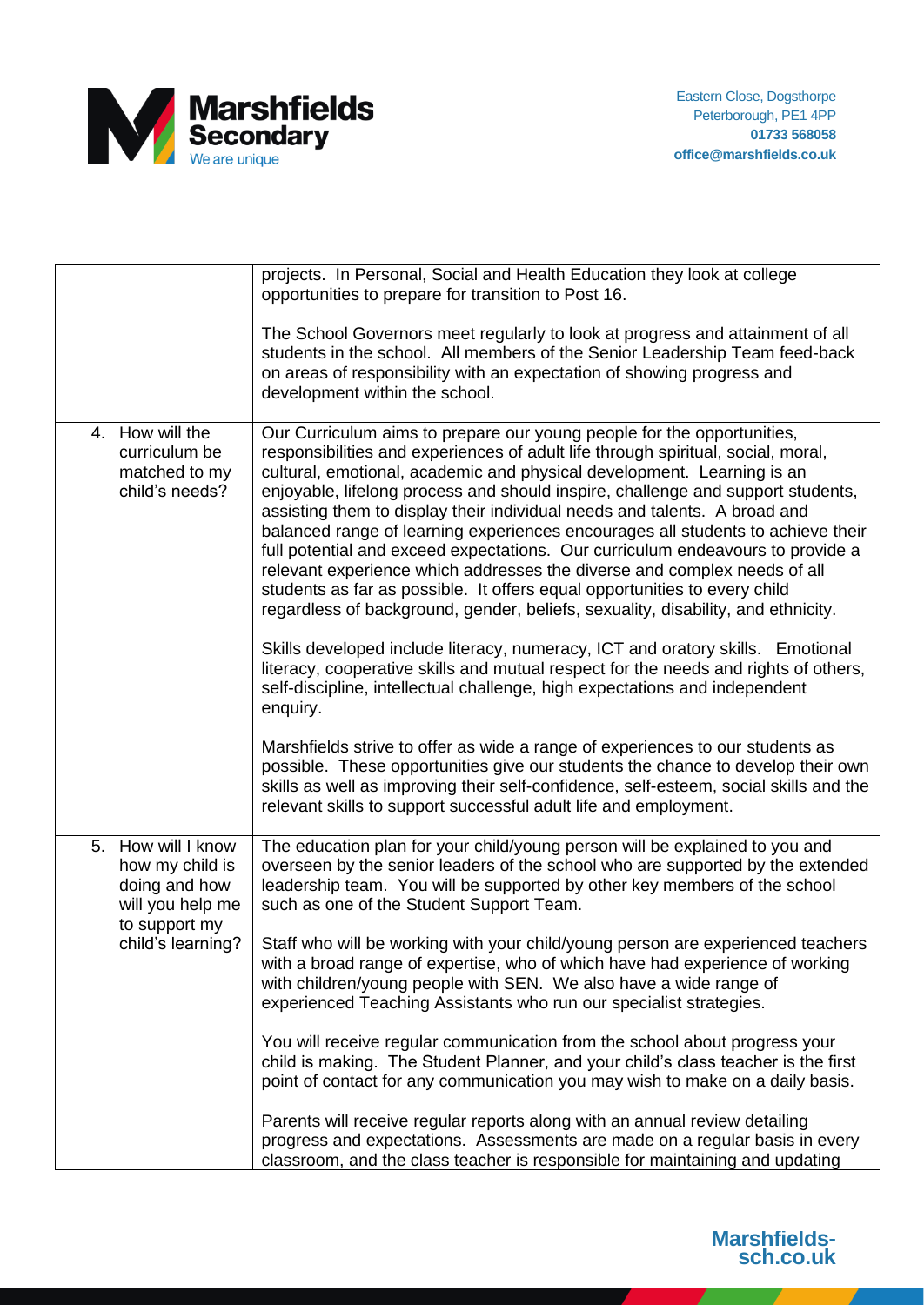

|                                                                                                       | records in their classroom. Teachers meet regularly to share and update<br>assessments and are able to plan for future learning and progression. The<br>Deputy Headteacher monitors data and meets Middle Leaders to discuss<br>assessment.                                                                                                                                                                                                                                                                                                                                                                                                                           |
|-------------------------------------------------------------------------------------------------------|-----------------------------------------------------------------------------------------------------------------------------------------------------------------------------------------------------------------------------------------------------------------------------------------------------------------------------------------------------------------------------------------------------------------------------------------------------------------------------------------------------------------------------------------------------------------------------------------------------------------------------------------------------------------------|
|                                                                                                       | We hold Parents Evenings for each year group where staff report back on<br>student progress in all subject areas. Each student will also have one Annual<br>Review Meeting per year.                                                                                                                                                                                                                                                                                                                                                                                                                                                                                  |
| 6. What support<br>will there be for<br>my child's<br>overall well-<br>being?                         | The well-being and emotional health of our students is as important as their<br>academic progress. Every class teacher will plan for the development of their<br>students, and our broad and varied curriculum ensures the full social and<br>emotional development of every student. The high staffing levels in each group<br>help to support and develop the emotional wellbeing of every student in the<br>group. There is regular liaison made with professionals who are involved with<br>individual needs of students to ensure their needs are met.<br>Students are supported through the development of targets and their<br>personalised One Page Profiles. |
|                                                                                                       | We offer a variety of assemblies, themed days and experiences that support the<br>well-being of our students.                                                                                                                                                                                                                                                                                                                                                                                                                                                                                                                                                         |
|                                                                                                       | There is a Mental Health and Wellbeing Champion within school and qualified<br>Mental Health First Aiders on site, who support both staff and students.                                                                                                                                                                                                                                                                                                                                                                                                                                                                                                               |
| 7. What specialist<br>services and<br>expertise are<br>available at or<br>accessed by<br>Marshfields? | There are many specialist services accessed by Marshfields. We employ<br>specialist staff in the areas of Counselling, we access services and support from<br>NSPCC, Learning Disability Team, CAMHS, Educational and Clinical<br>Psychologists, Adolescent Intervention Service, 'Younited', Autism Outreach and<br>Drop-in Service for Parents, Family Voice and YMCA.                                                                                                                                                                                                                                                                                              |
|                                                                                                       | There are many visiting therapists including Speech and Language,<br>Occupational, Physiotherapist, Hearing and Visual Support Team.                                                                                                                                                                                                                                                                                                                                                                                                                                                                                                                                  |
| 8. What training<br>have the staff<br>had or are<br>having?                                           | We have a broad range of staff with a wide range of experiences and expertise.<br>Staff have attended a range of training including Mutism, Speech and Language,<br>Tourette's, Autism, Asthma, Allergies, and Epilepsy. All staff receive a<br>comprehensive and ongoing training programme designed to make sure they<br>are fully equipped to meet the needs of our young people, these are delivered<br>where possible from external services such as from the Visual and Hearing<br>Impaired services. All new staff take part in a detailed Induction Programme, and                                                                                            |
|                                                                                                       | all new staff supported regularly throughout their first year by Senior Staff.<br>Identified staff receive regular training in Therapeutic Behaviour and<br>opportunities to train as First Aiders and become a minibus driver. Staff also                                                                                                                                                                                                                                                                                                                                                                                                                            |

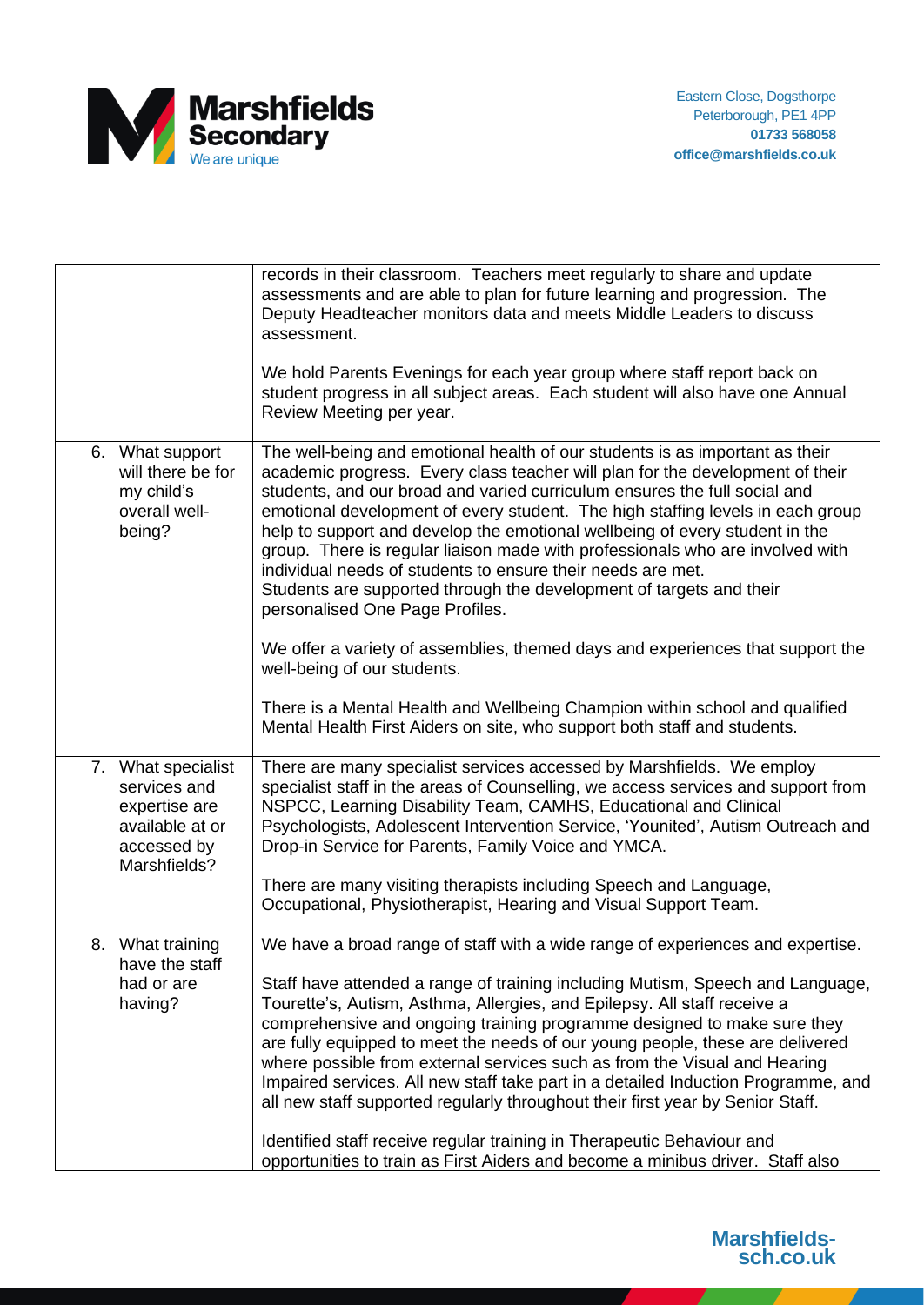

|                                                                                                                | receive manual handling and training to deliver personal care for identified<br>students.                                                                                                                                                                                                                                                                                                                                                                                                                                                    |
|----------------------------------------------------------------------------------------------------------------|----------------------------------------------------------------------------------------------------------------------------------------------------------------------------------------------------------------------------------------------------------------------------------------------------------------------------------------------------------------------------------------------------------------------------------------------------------------------------------------------------------------------------------------------|
|                                                                                                                | School staff complete five days of annual training, and this time is carefully<br>planned for to make sure that it is used to extend and develop staff knowledge<br>and skills further and also to work on any key areas of the school development<br>plan for the year.                                                                                                                                                                                                                                                                     |
| 9. How will my<br>child be<br>included in<br>activities outside<br>the classroom<br>including school<br>trips? | Marshfields is a fully inclusive school, and all students are encouraged to fully<br>participate in whole school events and activities, on and off site. The extent to<br>which every student is able to participate will vary according to the individual<br>student and their level of need, but activities and expectations will be carefully<br>differentiated in order to support every student. As a school we place huge<br>value on the importance of a balanced and varied curriculum, and on curriculum<br>enhancement activities. |
|                                                                                                                | All visits and off-site activities are fully risk assessed and are carefully planned<br>for. All trips are approved though the Local Authority Risk Assessment<br>programme (EVOLVE). Students are also able to take part in regular class trips<br>and visits, and parents and carers are communicated with on a regular basis to<br>ensure they are fully aware at all times of any off-site activities.                                                                                                                                   |
|                                                                                                                | The school offers a timetabled set of clubs that happen during unstructured time<br>during the school day. These offer a wide breadth of interests to cater for the<br>needs and interests of our students, thus every moment of the school day is a<br>learning opportunity.                                                                                                                                                                                                                                                                |
| 10. How accessible<br>is the school<br>environment?                                                            | Marshfields school is fully accessible, with additional disabled toilets and<br>showers for identified students.                                                                                                                                                                                                                                                                                                                                                                                                                             |
| 11. How will<br><b>Marshfields</b><br>prepare and                                                              | Marshfields has a very thorough transition programme to help support students<br>with moving to secondary school.                                                                                                                                                                                                                                                                                                                                                                                                                            |
| support my child<br>to join the<br>school and then                                                             | We encourage parents of any new students to visit the school during a normal<br>working day.                                                                                                                                                                                                                                                                                                                                                                                                                                                 |
| transfer to a<br>new school?                                                                                   | The school will liaise with the previous school to ensure that information is<br>shared to ensure a smooth transition for the student. A member of the Senior<br>Leadership Team, where possible, will visit the student prior to placement to<br>observe and speak with professionals from the school to ensure that the<br>placement is correct.                                                                                                                                                                                           |
|                                                                                                                | There is a new student evening in the Summer Term for all Year 6 students and<br>a settling in evening for new Year 7 parents at the beginning of October. We<br>hold various transition days prior to the whole school Moving Up day at the start<br>of July. Students are given a starting booklet with information about their new<br>school and complete a Transition booklet in form time when they start with us.                                                                                                                      |

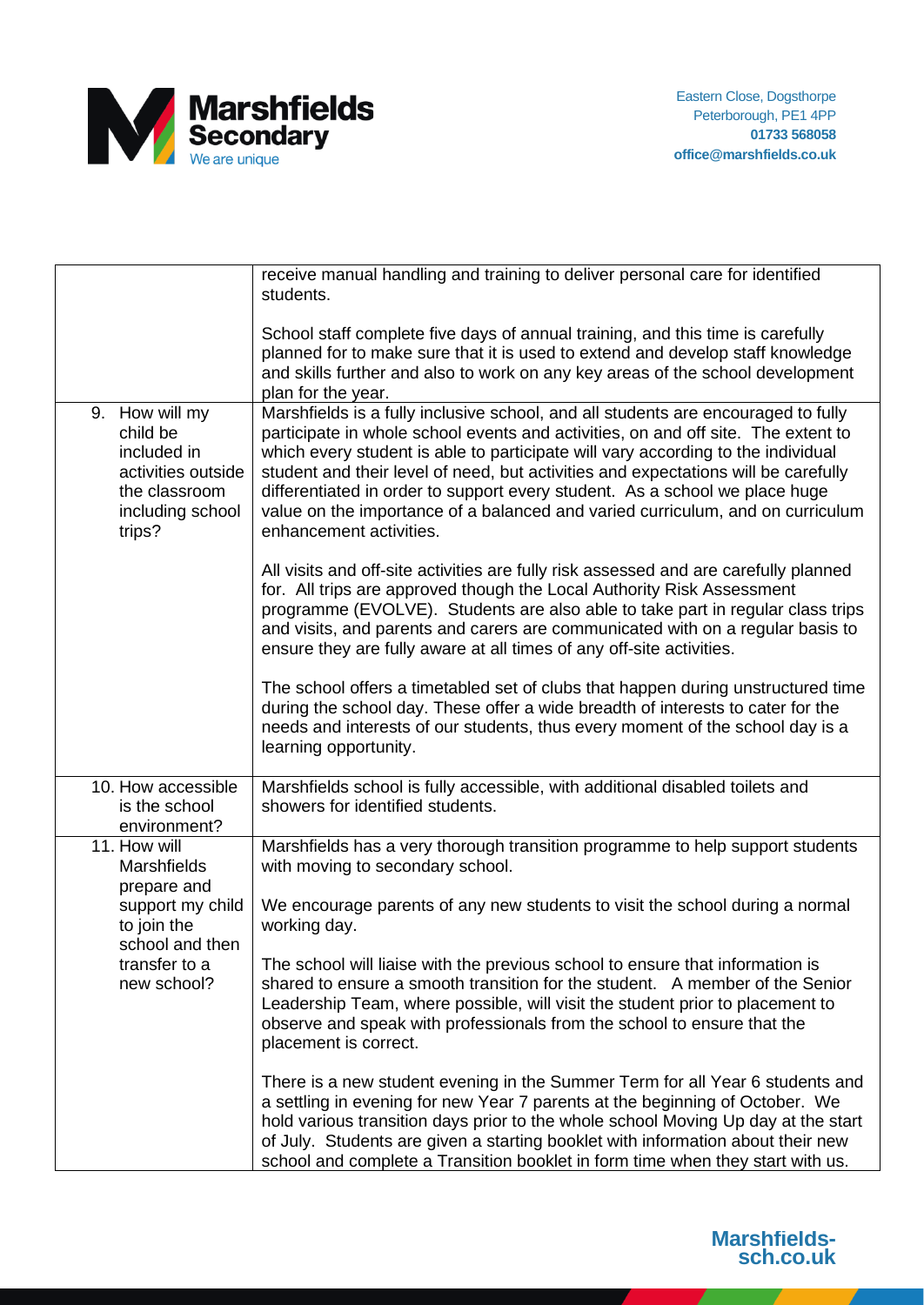

|                                                                                                               | The Family Partnership Worker and Lead Teacher of Primary will also complete<br>home visits to all parents of Year 5/6/7 students to help support the transition.<br>As well offer opportunity to meet other parents of new students in the School<br>Café.<br>School staff will also support transition on from Marshfields. We will offer<br>support to any visits to new colleges and liaise with new staff to share any<br>information. The school and students also work closely with Head of Post 16 /<br>Careers Advisor who informs the students of relevant courses and colleges to<br>them.                                                  |
|---------------------------------------------------------------------------------------------------------------|--------------------------------------------------------------------------------------------------------------------------------------------------------------------------------------------------------------------------------------------------------------------------------------------------------------------------------------------------------------------------------------------------------------------------------------------------------------------------------------------------------------------------------------------------------------------------------------------------------------------------------------------------------|
| 12. How are<br><b>Marshfields</b><br>resources<br>allocated and<br>matched to<br>student needs?               | All students will receive support matched to their own level of need during their<br>time at Marshfields school.<br>Student's needs identified on their EHC Plan or statement will be supported<br>through strategies and interventions either within the classroom, one-one or<br>small group setting.                                                                                                                                                                                                                                                                                                                                                |
|                                                                                                               | Our budget is used to allow small class sizes and intense intervention need<br>when identified. All classrooms have appropriate staffing to meet individual<br>need.                                                                                                                                                                                                                                                                                                                                                                                                                                                                                   |
| 13. How does the<br>school manage<br>the<br>administration of<br>medicines and<br>providing<br>personal care? | The school has a dedicated First Aid team. All are aware and follow the First Aid<br>procedures. The school has a policy which supports the administrating<br>medicines in school. All students who require personal care have an intimate<br>care plan and parents are invited in to school where this is discussed and<br>completed with a member of the Student Support Team. All students who<br>require manual handling are identified and are fully trained. A risk assessment<br>is completed and again this is shared with parents.                                                                                                            |
| 14. What is our<br>approach to<br>involve parents<br>in decision<br>making and<br>day-to-day<br>school life?  | Where it is felt necessary parents will be invited in to meet with members of the<br>Student Support Team to discuss matters relating to your child, such as the<br>drawing up of Intimate Care Plans.<br>During Parents Evening we invite parents to complete a questionnaire on their<br>views of the school.<br>The school operates a very open-door policy, and we welcome regular<br>communication to form tutors through planners which are distributed to students<br>every September.<br>Our Family Partnership Worker is always happy to make home visits or to meet<br>in school to discuss any support that the family or student may need. |
| 15. How do we<br>communicate<br>with parent<br>carers and<br>parent carers<br>whose first                     | Parents receive regular reports which outline the progress and attainment of<br>their child. All parents are invited to one Parents Evening a year to discuss the<br>progress with the various class teachers. Regular letters are sent to parents<br>informing them of any forthcoming events. The school has a Facebook page<br>where those wishing to use social media can receive regular news updates<br>relating to school activities.                                                                                                                                                                                                           |